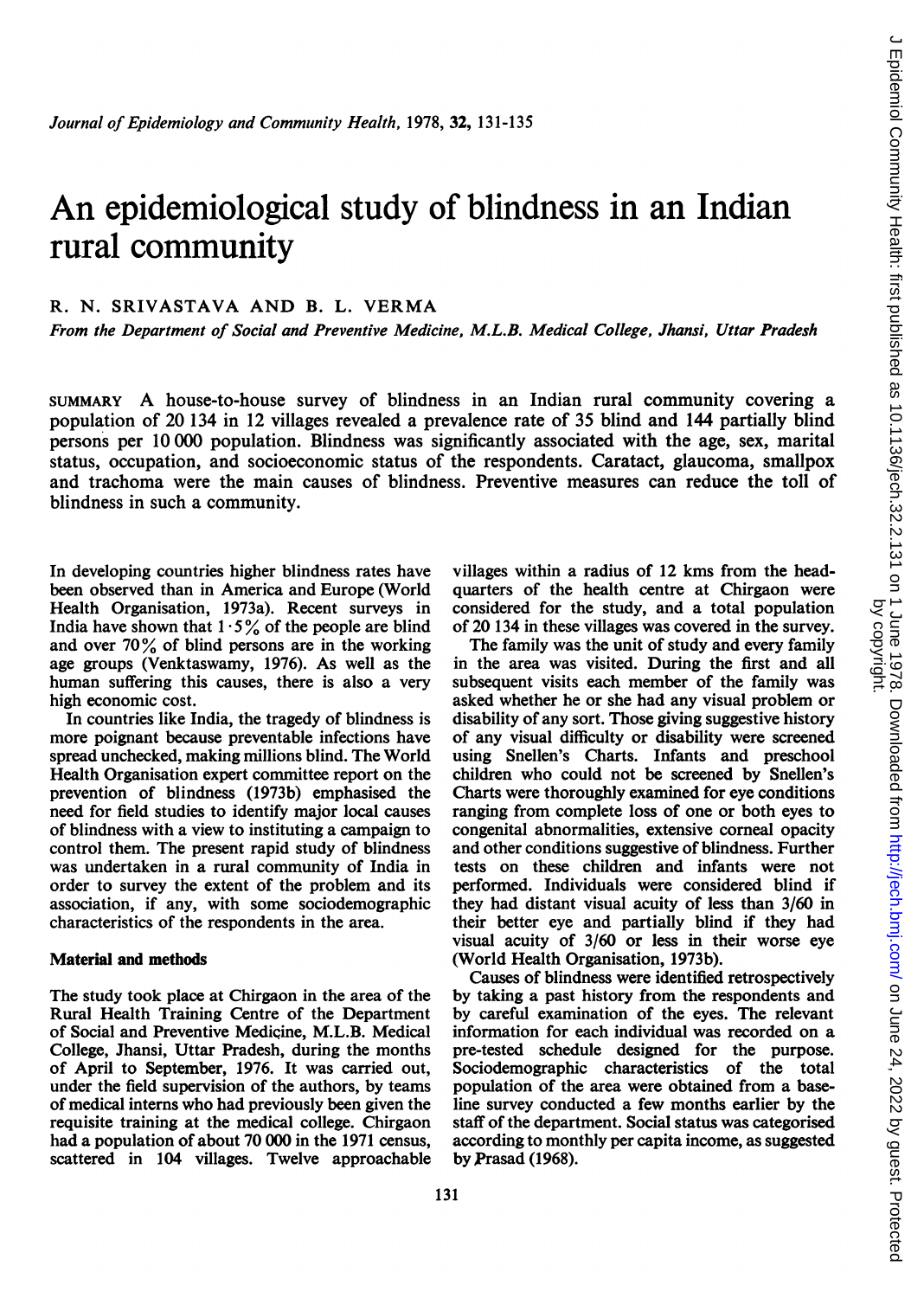#### 132

#### **Results**

## CAUSES OF BLINDNESS

Table <sup>1</sup> shows the distribution of blind and partially blind people according to the causes of blindness. The major causes of blindness were cataract  $(32.4\%)$ , followed by glaucoma  $(25.4\%)$ , smallpox  $(18.3\%)$ , trachoma (8.5%), other infectious diseases (7.1%), and congenital abnormalities  $(5.6\%)$ . The major causes of partial blindness were cataract  $(58.1\%)$ , smallpox  $(15.2\%)$ , injuries  $(8.7\%)$ , trachoma  $(8.0\%)$ , and glaucoma  $(3.8\%)$ .

#### AGE, SEX AND BLINDNESS

## R. N. Srivastava and B. L. Verma

condition increased with age (Fig. 1). But the observed trends with age appear to differ between the sexes; women tend to have lower rates under the age of 50 and higher rates in the older age groups. At the age of 75 and over, the sex difference is highly significant (P< 005); 11 of the 59 males (18.6%) are either blind or partially blind compared with 19 of the 33 females  $(57.6\%)$ .

The overall prevalence rate of blindness (all ages and both sexes) and of partial blindness are 35 and 144/10 000 respectively. As these overall rates are age and sex dependent (Fig. 1), the comparisons in other groups need appropriate adjustments.

#### MARITAL STATUS AND BLINDNESS

Table 1 Distribution of blind and partially blind by causes of blindness

|                                                                                                                                                | <b>Blind</b> |                                           | Partially blind       |                                                                  | Blind and partially blind               |                                                  |  |
|------------------------------------------------------------------------------------------------------------------------------------------------|--------------|-------------------------------------------|-----------------------|------------------------------------------------------------------|-----------------------------------------|--------------------------------------------------|--|
| <b>Causes</b>                                                                                                                                  | No.          | %                                         | No.                   | ℅                                                                | No.                                     | ۰,<br>70                                         |  |
| Cataract<br>Glaucoma<br><b>Smallpox</b><br>Trachoma<br>Other infectious diseases<br>Congenital abnormalities<br>Injury to eye<br><b>Others</b> | 23<br>18     | (32)<br>(25'<br>(18)<br>(9)<br>(6)<br>(1) | 168<br>44<br>23<br>25 | (58)<br>$\binom{4}{15}$<br>(8)<br>(2)<br>(9)<br>$\left(1\right)$ | 191<br>29<br>57<br>29<br>14<br>10<br>26 | $\binom{53}{8}$<br>्र<br>(16)<br>(8)<br>ဒ္ဓ<br>پ |  |
| All causes                                                                                                                                     | 71           | $100 - 00$                                | 289                   | 100.00                                                           | 360                                     | Õ<br>100.00                                      |  |

|  | Table 2 Age distribution of blindness and partial blindness in males |  |  |  |  |
|--|----------------------------------------------------------------------|--|--|--|--|
|--|----------------------------------------------------------------------|--|--|--|--|

| Causes                                                                                                                                                |                                                                      | <b>Blind</b>                                    |                                                                                  | Partially blind                                           |                                                                      | Blind and partially blind                                  |                                                                                                               |  |
|-------------------------------------------------------------------------------------------------------------------------------------------------------|----------------------------------------------------------------------|-------------------------------------------------|----------------------------------------------------------------------------------|-----------------------------------------------------------|----------------------------------------------------------------------|------------------------------------------------------------|---------------------------------------------------------------------------------------------------------------|--|
|                                                                                                                                                       |                                                                      | No.                                             | %                                                                                | No.                                                       | ℅                                                                    | No.                                                        | $\%$                                                                                                          |  |
| Cataract<br>Glaucoma<br><b>Smallpox</b><br>Trachoma<br>Other infectious diseases<br>Congenital abnormalities<br>Injury to eye<br>Others<br>All causes |                                                                      | 23<br>18<br>13<br>$\frac{6}{5}$<br>1<br>1<br>71 | $\binom{32}{25}$<br>(18)<br>$\stackrel{(9)}{(7)}$<br>(6)<br>ÀÍ)<br>ÀÍ)<br>100.00 | 168<br>11<br>44<br>23<br>وّ<br>6<br>$\frac{25}{3}$<br>289 | (58)<br>(4)<br>(IS)<br>$\binom{8}{3}$<br>(2)<br>(9)<br>(1)<br>100.00 | 191<br>$\frac{29}{57}$<br>29<br>14<br>10<br>26<br>4<br>360 | (53)<br>$\tilde{a}$<br>11 June 1978.<br>by copyright.<br>$(16)$<br>$(8)$<br>$(4)$<br>$(3)$<br>$(7)$<br>100.00 |  |
|                                                                                                                                                       | Table 2 Age distribution of blindness and partial blindness in males |                                                 |                                                                                  |                                                           |                                                                      |                                                            |                                                                                                               |  |
|                                                                                                                                                       | Population                                                           | <b>Blind</b>                                    |                                                                                  | Partially blind                                           |                                                                      |                                                            | Blind and partially blind                                                                                     |  |
| Age                                                                                                                                                   | surveyed                                                             | No.                                             | Prevalence<br>per 10 000                                                         | No.                                                       | Prevalence<br>per 10 000                                             | No.                                                        | Prevalence<br>per 10 000                                                                                      |  |
| Under 1 year                                                                                                                                          | 92<br>1290                                                           |                                                 |                                                                                  | $\overline{\mathbf{c}}$                                   | 15                                                                   | $\mathbf{2}$                                               | 15                                                                                                            |  |
| 1–4<br>$5 - 14$                                                                                                                                       | 2 874                                                                |                                                 |                                                                                  | 8                                                         | 28                                                                   | 8                                                          | 28                                                                                                            |  |
| 15–24<br>25–34                                                                                                                                        | 1 589<br>1 561                                                       | $\frac{5}{7}$ $\frac{2}{3}$ $\frac{3}{7}$       | 31<br>45                                                                         | 11<br>$\boldsymbol{9}$                                    | 69<br>58                                                             | 16<br>16                                                   | 101<br>103                                                                                                    |  |
| 35–44                                                                                                                                                 | 1 3 2 6                                                              |                                                 | 15                                                                               | 18                                                        | 136                                                                  | 20                                                         | 151                                                                                                           |  |
| 45–54                                                                                                                                                 | 933                                                                  |                                                 | 32                                                                               | 20                                                        | 214                                                                  | 23<br>50                                                   | 246<br>680                                                                                                    |  |
| 55–64<br>65-74                                                                                                                                        | 735<br>297                                                           |                                                 | 95<br>168                                                                        | 43<br>35                                                  | 585<br>1178                                                          | 40                                                         | 1347                                                                                                          |  |
| 75 and over                                                                                                                                           | 59                                                                   | $\frac{5}{3}$                                   | 508                                                                              | $\bar{8}$                                                 | 1356                                                                 | 11                                                         | 1864                                                                                                          |  |
| All                                                                                                                                                   | 10756                                                                | 32                                              | 30                                                                               | 154                                                       | 143                                                                  | 186                                                        | 173                                                                                                           |  |
| Table 3                                                                                                                                               | Age distribution of blindness and partial blindness in females       |                                                 |                                                                                  |                                                           |                                                                      |                                                            |                                                                                                               |  |
|                                                                                                                                                       | Population                                                           | <b>Blind</b>                                    |                                                                                  | Partially blind                                           |                                                                      | <b>Blind and partially blind</b>                           |                                                                                                               |  |
| Age                                                                                                                                                   | surveved                                                             | No.                                             | Prevalence<br>per 10 000                                                         | No.                                                       | Prevalence<br>per 10 000                                             | No.                                                        | Prevalence<br>per 10 000                                                                                      |  |
| Under 1 year<br>$1 - 4$                                                                                                                               | 89<br>1209                                                           |                                                 |                                                                                  | $\mathbf{1}$                                              | 8                                                                    | 1                                                          | 8                                                                                                             |  |
| 5-14                                                                                                                                                  | 2268                                                                 | $\frac{2}{1}$                                   | 9                                                                                |                                                           | 13                                                                   | 5                                                          | $\frac{22}{21}$                                                                                               |  |
| 15–24                                                                                                                                                 | 1427                                                                 |                                                 | 7                                                                                | $\frac{3}{2}$                                             | 14                                                                   |                                                            | 46                                                                                                            |  |
| 25–34                                                                                                                                                 | 1506<br>1120                                                         | 3<br>3                                          | $\frac{20}{27}$                                                                  | 4                                                         | 27<br>36                                                             | 3<br>7<br>7                                                | 63                                                                                                            |  |
| -54                                                                                                                                                   | 834                                                                  | $\frac{4}{9}$                                   | 48                                                                               | 20<br>45                                                  | 240                                                                  | 24                                                         | 288                                                                                                           |  |
| 65–74                                                                                                                                                 | 614<br>278                                                           | 12                                              | 147<br>432                                                                       | 42                                                        | 733<br>1511                                                          | 54<br>54                                                   | 879<br>1942                                                                                                   |  |
| 75 and over                                                                                                                                           | 33                                                                   | 5                                               | 1515                                                                             | 14                                                        | 4242                                                                 | 19                                                         | 5758                                                                                                          |  |
|                                                                                                                                                       |                                                                      |                                                 |                                                                                  |                                                           | 144                                                                  | 174                                                        | 186                                                                                                           |  |

Table 3 Age distribution of blindness and partial blindness in females

| Age                                                                               |                        | <b>Blind</b> |                          | Partially blind |                          | Blind and partially blind |                          |  |
|-----------------------------------------------------------------------------------|------------------------|--------------|--------------------------|-----------------|--------------------------|---------------------------|--------------------------|--|
|                                                                                   | Population<br>surveyed | No.          | Prevalence<br>per 10 000 | No.             | Prevalence<br>per 10 000 | No.                       | Prevalence<br>per 10 000 |  |
| Under 1 year                                                                      | 89                     |              |                          |                 |                          |                           |                          |  |
| $1-4$<br>$5-14$<br>$15-24$<br>$25-34$<br>$35-44$<br>$45-54$<br>$55-64$<br>$65-74$ | 1209                   |              |                          |                 |                          |                           |                          |  |
|                                                                                   | 2268                   |              |                          |                 |                          |                           | 22                       |  |
|                                                                                   | 1427                   |              |                          |                 | 14                       |                           | 21                       |  |
|                                                                                   | 1506                   |              | 20                       |                 | 27                       |                           | 46                       |  |
|                                                                                   | 1120                   |              | 27                       |                 | 36                       |                           | 63                       |  |
|                                                                                   | 834                    |              | 48                       | 20              | 240                      | 24                        | 288                      |  |
|                                                                                   | 614                    |              | 147                      | 45              | 733                      | 54                        | 879                      |  |
|                                                                                   | 278                    | 12           | 432                      | 42              | 1511                     | 54                        | 1942                     |  |
| 75 and over                                                                       | 33                     |              | 1515                     | 14              | 4242                     | 19                        | 5758                     |  |
| All                                                                               | 9378                   | 39           | 42                       | 135             | 144                      | 174                       | 186                      |  |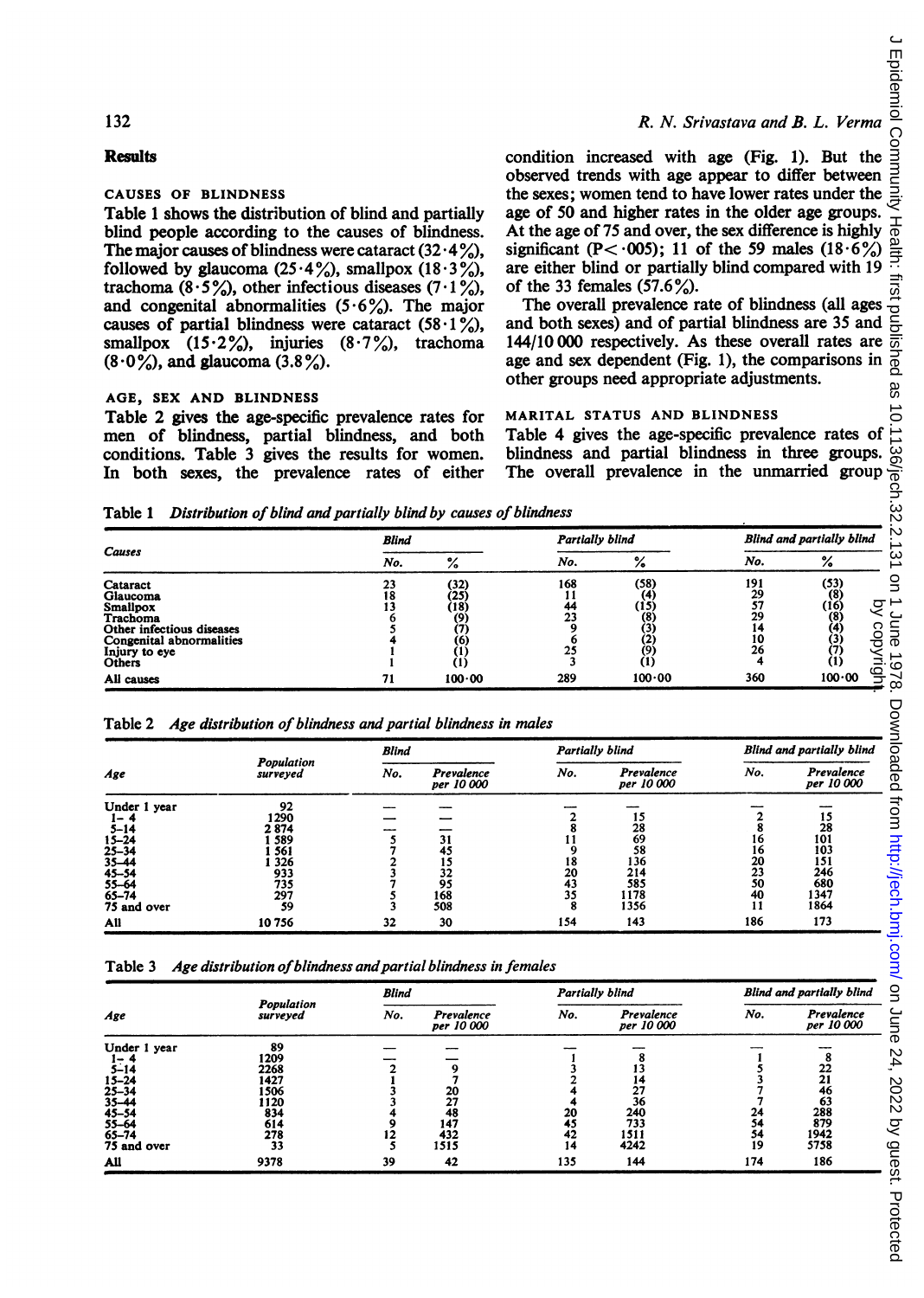

Fig. <sup>1</sup> Prevalence of blindness and partial blindness by age and gender.

(52/10 000) is lower than in the married group (184/10 000) but this comparison is misleading because of the differences in the age distribution of the two groups (Fig. 2).

For each age group in the marriageable age range, the unmarried have much higher prevalence rates than the married. It is noteworthy that 8 of the 10 unmarried persons aged 35 or over were either blind or partially blind. Marriage is almost universal in India, and such high prevalence rates imply that blindness is a barrier to marriage. The age-specific prevalence rates were considerably higher for widows and widowers, and considerably higher for separated than for married persons.



Fig. 2 Prevalence of blindness and partial blindness by marital status.

## OCCUPATION AND BLINDNESS

Prevalence rates of blindness by occupation are given in Table 5. Prevalence rates per 10 000 range from 43 (34 out of 7931) in students and children, to <sup>4545</sup> (5 out of 11) in beggars. The rates in Table <sup>5</sup> are unadjusted for age and sex. But the much higher rates in beggars, artisans and businessmen are particularly noteworthy.

#### **Discussion**

The results of the present study are difficult to compare with other studies because work on the subject is scanty, especially for the type of population

Table 4 Age distribution of blind and partially blind by marital status

|                    | <b>Unmarried</b>  |     |                          | <b>Married</b> |                 |                          | Widow/Widower/Separated |     |                          |
|--------------------|-------------------|-----|--------------------------|----------------|-----------------|--------------------------|-------------------------|-----|--------------------------|
| Age                | <b>Population</b> | No. | Prevalence<br>per 10 000 | Population     | No.             | Prevalence<br>per 10 000 | Population              | No. | Prevalence<br>per 10 000 |
| Under 1 year       | 181               |     |                          |                |                 |                          |                         |     |                          |
| 1–4                | 2499              |     | $12*$                    |                |                 |                          |                         |     |                          |
|                    | 5093              | 12  | 24                       | 49             |                 | 204*                     |                         |     |                          |
| $5 - 14$<br>15-24  | 949               | 15  | 158                      | 2057           |                 | 19*                      | 10                      |     |                          |
| $25 - 34$          | 32                |     | 2 500                    | 2997           | 14              | 47                       |                         |     | 263                      |
| $35 - 44$<br>45-54 |                   |     | 6 6 6 6 *                | 2 3 5 4        | 22              | 93                       | $\frac{38}{89}$         |     | 337                      |
|                    |                   |     | 6 6 6 6 *                | 553            | 35              | 225                      | 211                     | 10  | 474                      |
| $55 - 64$          |                   |     | 10 000*                  | 019            |                 | 667                      | 328                     | 34  | 1037                     |
| $65 - 74$          |                   |     | 10 000*                  | 327            | $\frac{68}{38}$ | 1162                     | 246                     | 54  | 2195                     |
| 75 and over        |                   |     |                          | 38             | 9               | 2368                     | 54                      | 21  | 3889                     |
| Total              | 8764              | 46  | 52                       | 10 394         | 191             | 184                      | 976                     | 123 | 1260                     |

Figures based on less than five observations

133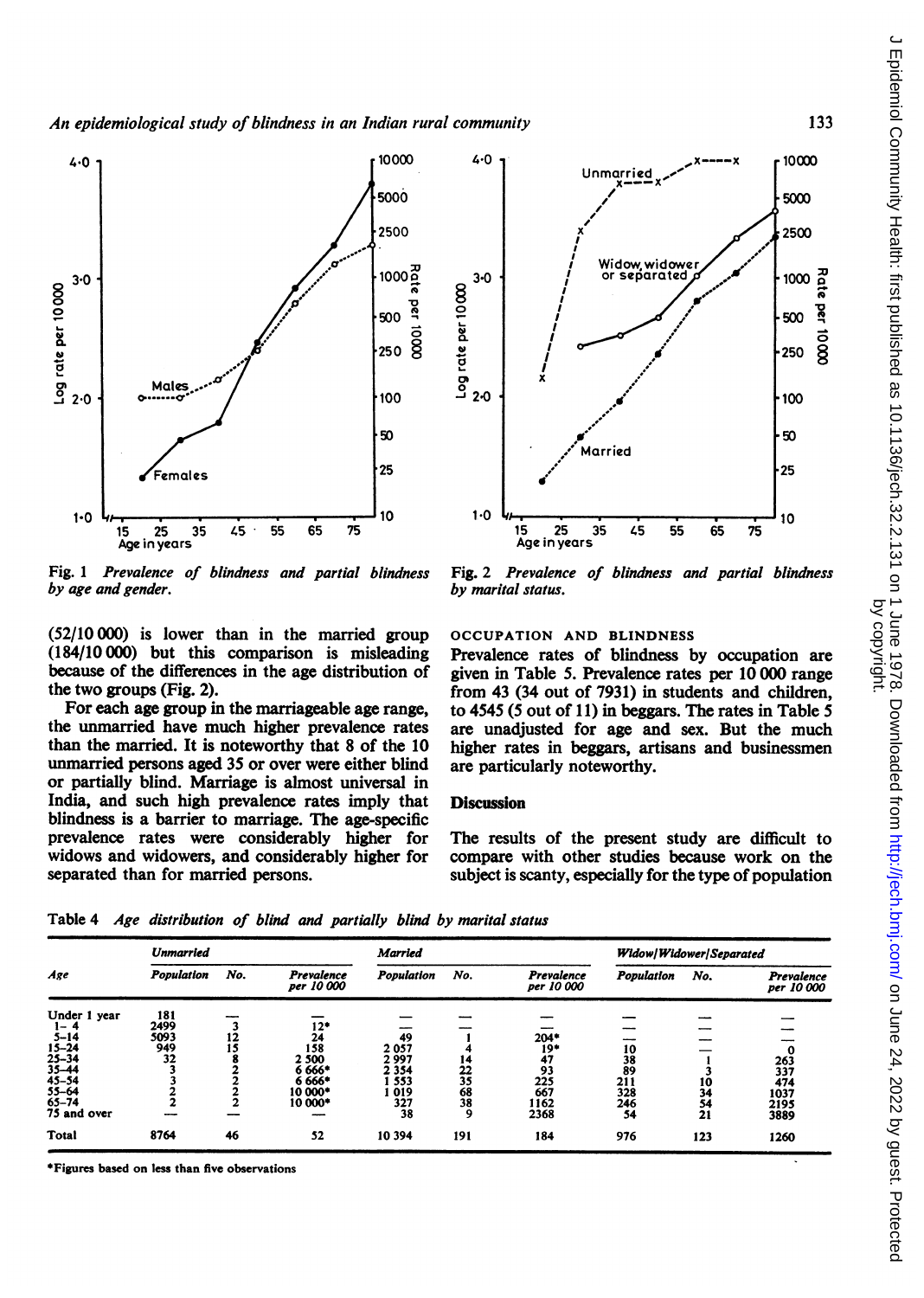| 134                                                                                                                                                        |                                                                           |                                                                          |                                                          |                                                                           |                                                               |                                                      | R. N. Srivastava and B. L. Verma                              |  |
|------------------------------------------------------------------------------------------------------------------------------------------------------------|---------------------------------------------------------------------------|--------------------------------------------------------------------------|----------------------------------------------------------|---------------------------------------------------------------------------|---------------------------------------------------------------|------------------------------------------------------|---------------------------------------------------------------|--|
| Table 5                                                                                                                                                    | Distribution of blind and partially blind by occupation                   | <b>Blind</b>                                                             |                                                          | <b>Partially blind</b>                                                    |                                                               | Blind and partially blind                            |                                                               |  |
| Occupation                                                                                                                                                 | Population<br>surveyed                                                    | No.                                                                      | Prevalence<br>per 10 000                                 | No.                                                                       | Prevalence<br>per 10 000                                      | No.                                                  | Prevalence<br>per 10 000                                      |  |
| <b>Beggars</b><br><b>Artisans</b><br>Household/housewives<br><b>Businessmen</b><br>Servicemen<br>Labourers<br><b>Farmers</b><br>Students/children<br>Total | 11<br>101<br>6 1 1 4<br>86<br>374<br>1 3 4 7<br>4 1 7 0<br>7931<br>20 134 | 3<br>$\mathbf{2}$<br>46<br>$\overline{\mathbf{2}}$<br>1<br>1<br>16<br>71 | 2727<br>198<br>75<br>53<br>7<br>$\mathbf{2}$<br>20<br>35 | $\overline{\mathbf{2}}$<br>17<br>73<br>13<br>11<br>41<br>114<br>18<br>289 | 1818<br>1683<br>119<br>1512<br>294<br>304<br>273<br>23<br>144 | 5<br>19<br>119<br>13<br>13<br>42<br>115<br>34<br>360 | 4545<br>1881<br>195<br>1512<br>348<br>312<br>276<br>43<br>178 |  |
| Table 6                                                                                                                                                    | Distribution of blind and partially blind by social status                |                                                                          |                                                          |                                                                           |                                                               |                                                      |                                                               |  |
|                                                                                                                                                            |                                                                           | <b>Blind</b>                                                             |                                                          | Partially blind                                                           |                                                               |                                                      | Blind and partially blind                                     |  |
| Social class*                                                                                                                                              | Population<br>surveyed                                                    | No.                                                                      | Prevalence<br>per 10 000                                 | No.                                                                       | Prevalence<br>per 10 000                                      | No.                                                  | Prevalence<br>per 10 000                                      |  |
| п<br>III<br>IV<br>v<br>Total                                                                                                                               | 312<br>1091<br>10054<br>8677<br>20 134                                    | 5<br>40<br>26<br>71                                                      | 46<br>40<br>30<br>35                                     | 3<br>17<br>178<br>91<br>289                                               | 96<br>156<br>177<br>105<br>144                                | 3<br>22<br>218<br>117<br>360                         | 96<br>202<br>217<br>135<br>178                                |  |

Table 5 Distribution of blind and partially blind by occupation

| Social class*        |                               | <b>Blind</b> |                          | Partially blind |                          | Blind and partially blind |                          |
|----------------------|-------------------------------|--------------|--------------------------|-----------------|--------------------------|---------------------------|--------------------------|
|                      | <b>Population</b><br>surveyed | No.          | Prevalence<br>per 10 000 | No.             | Prevalence<br>per 10 000 | No.                       | Prevalence<br>per 10 000 |
| II<br>III<br>IV<br>v | 312<br>-091<br>10 054<br>8677 | 40<br>26     | 46<br>40<br>30           | 178<br>91       | 96<br>156<br>177<br>105  | 22<br>218<br>117          | $\frac{96}{202}$<br>135  |
| Total                | 20 134                        | 71           | 35                       | 289             | 144                      | 360                       | 178                      |

considered here. Varied definitions of blindness and visual impairment put forward in different surveys also make comparisons difficult. However, the prevalence rates detected in this study may be compared, if not strictly, with some others recorded.

Our present study revealed 179 blind or partially blind persons per 10 000 population. Chakrabarti et al. (1974), in a survey of another rural community in the same state, observed a rate of 570/10 000 blind or partially blind. In another survey, undertaken in 78 villages of Banki community development block of Barabanki District, Uttar Pradesh, (Prasad and Jain, 1971), a rate of 27/10 000 blind persons was observed against 35/10 000 in the present study. These differences are probably due to the varied definitions of blindness considered in the two surveys. Prevalence rates of blindness in developed countries of America and Europe have been observed in general to be about 20/10 000 population, although these rates are considerably higher in less developed countries of Asia and Africa (World Health Organisation, 1973b).

The progressive increase with age in prevalence rates of blindness and partial blindness for both males and females was statistically highly significant (Fig. 1). It was probably due to the heavy burden of blindness and partial blindness caused by cataract and glaucoma, the diseases of the older age groups. Another important finding was that there were only three children in the preschool age-group with severely impaired vision (partially blind) and no blind child under five years of age was discovered. This may be taken to indicate a healthy trend

towards reduced blindness in the area; the progressively improved control of smallpox for a few years before its final eradication from India might be one<br>of the major factors contributing to this trend. of the major factors contributing to this trend.

Our study also revealed that the prevalence  $\frac{d\mathbf{r}}{dt}$  indness was sex dependent (Fig. 1.). The relatively  $\frac{d\mathbf{r}}{dt}$ blindness was sex dependent (Fig. 1.). The relatively  $\circ$  higher rates of prevalence in males under the age of  $\circ$ higher rates of prevalence in males under the age  $\overrightarrow{d}$ 50 than in females could have been due to the fact  $\bigcup_{\alpha}$  that men in this age-group generally work out of  $\leq$  doors and are therefore more exposed to the risk of  $\frac{1}{\alpha}$  eye injuries and infections. Similarly, hi that men in this age-group generally work out of doors and are therefore more exposed to the risk of eye injuries and infections. Similarly, higher rates of blindness in females than in males in the older agegroups might be due to the cumulative effect of irritating conditions like kitchen smoke to which women in the rural areas of India are more exposed than men. by copyright.

Higher age-specific prevalence rates of blindness for unmarried persons of marriageable age were probably due, as discussed earlier, to the fact that such persons could not get married because they were blind. The reasons for higher rates of blindness in widows, widowers and separated persons than in married persons need to be studied in a more detailed investigation. It is reasonable to assume that blindness can cause some couples to separate. It  $\geq$  would be interesting to discover whether bereavewould be interesting to discover whether bereavement may sometimes lead to impairment of vision  $\sim$ in widows and widowers.

Occupation also had a significant bearing on blindness (Table 5). The highest prevalence was observed among beggars, presumably because they  $\mathcal{F}$ became beggars as a result of being blind. Their blindness in turn was probably due to poor socio